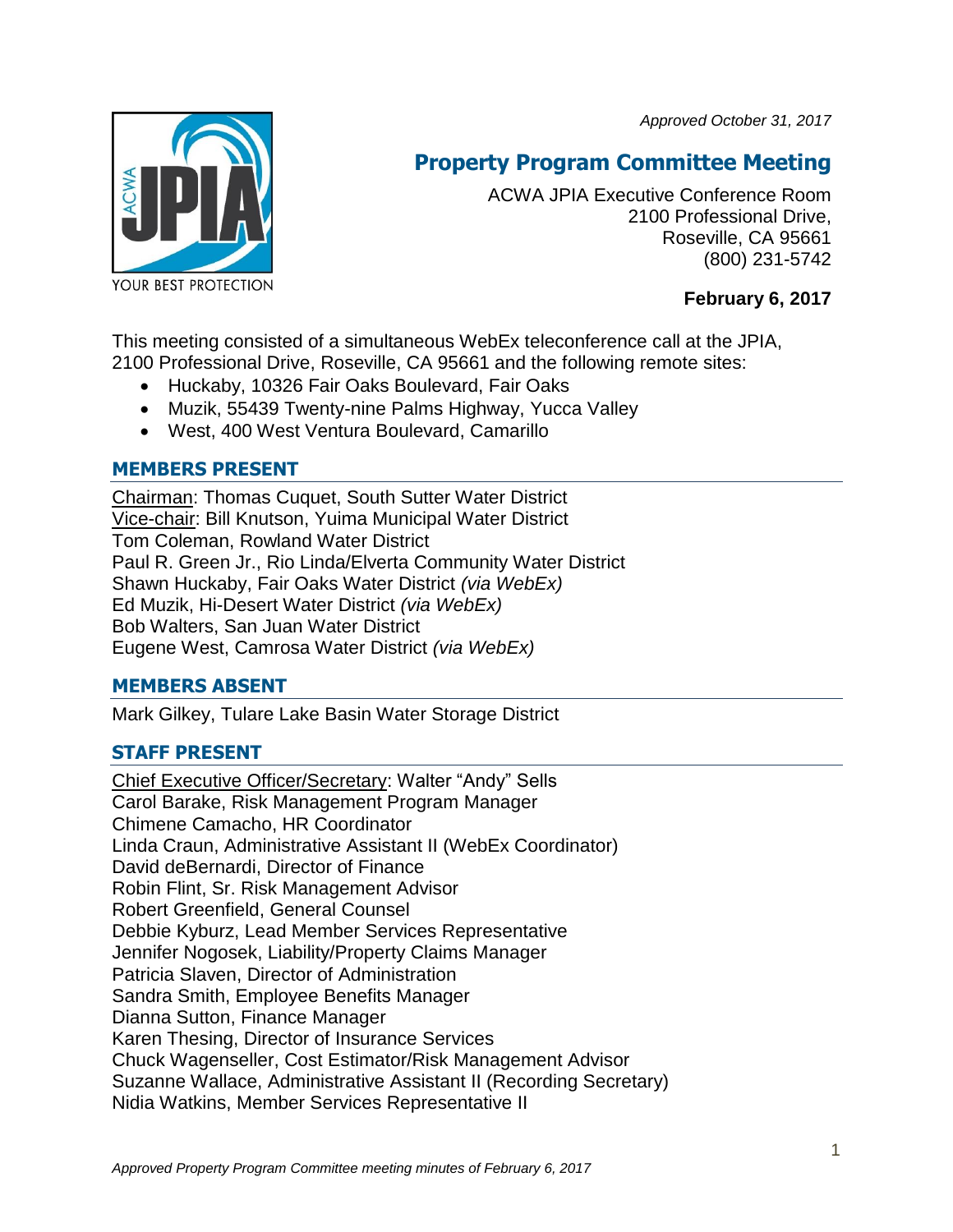Bobbette Wells, Executive Assistant to the CEO Cece Wuchter, Senior Claims Examiner

# **OTHERS IN ATTENDANCE**

Marley Cleland, Aon Risk and Insurance Services David Drake, Rincon del Diablo Municipal Water District E. G. "Jerry" Gladbach, Castaic Lake Water Agency *(via WebEx)* Brent Hastey, Yuba County Water Agency David Hodgin, Scotts Valley Water District Bruce Rupp, Humboldt Bay Municipal Water District Alex Tokar, Aon Risk and Insurance Services

#### **WELCOME**

Chairman Cuquet welcomed everyone in attendance.

# **CALL TO ORDER AND ANNOUNCEMENT OF QUORUM**

Chairman Cuquet called the meeting to order at 3:17 p.m. He announced there was a quorum.

# **ANNOUNCEMENT RECORDING OF MINUTES**

Chairman Cuquet announced that the meeting would be recorded to assist in preparation of minutes. Recordings are only kept 30 days following the meeting, as mandated by the California Brown Act.

#### **PUBLIC COMMENT**

Chairman Cuquet noted that, as the agenda stated, members of the public would be allowed to address the Executive Committee on any agenda item prior to the Committee's decision on that item. Comments on any issues on the agenda, or not on the agenda, were also welcomed. No comments were brought forward.

#### **INTRODUCTIONS**

Chairman Cuquet welcomed all in attendance. He introduced the newest member of the Property Program Committee, Director Paul Green, Jr. of Rio Linda/Elverta Community Water District. He then requested that Committee members and JPIA Staff introduce themselves.

#### **ADDITIONS TO OR DELETIONS FROM THE AGENDA**

Chairman Cuquet asked for any additions to, or deletions from, the agenda; none requested.

#### **CONSENT AGENDA**

Chairman Cuquet called for approval of the minutes.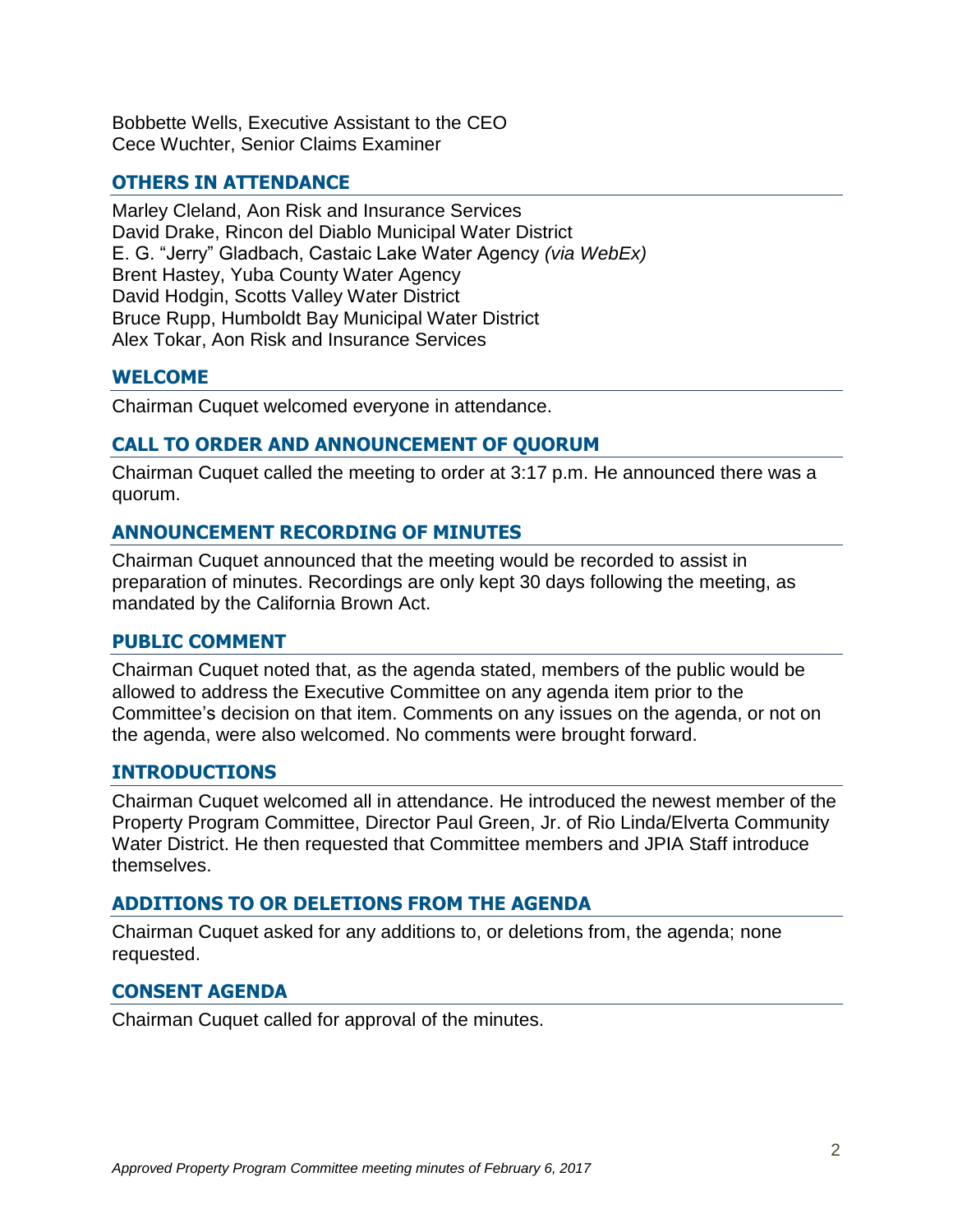M/S/C (Knutson/Coleman) (Coleman-Yes; Cuquet-Yes; Green-Yes; Huckaby-Yes; Knutson-Yes; Muzik-Yes; Walters-Yes; West-Yes): That the Property Program Committee approve the minutes of the February 8, 2016 meeting, as presented.

# **LOSS REPORTS**

Mr. Sells reviewed the graphs showing claims data for each \$1 million of insured values.

The Property Program 2013-14 policy year showed a slight increase in claims dollars at both the pooled layer and the reinsurance layer. The 4/1/2013-14 policy year was the first year the JPIA moved from a \$50,000 self-insured retention to a \$100,000 selfinsured retention which accounted for the increase in pooled losses. Additionally, during the policy year, there were a couple of large fire claims. Overall, the property program continues to perform well and the jump to a \$100,000 retention appears to be favorable for the JPIA. The property program now insures over \$5 billion in property values.

#### **NEW BUSINESS**

#### Memorandum of Crime Coverage

Ms. Kyburz presented coverage issues and potential revisions to the JPIA's Memorandum of Crime Coverage. The proposed changes are as follows: add a Table of Contents and move Definitions forward to Section V. She also reported that the pooled Crime Coverage, with limits of \$100,000 per occurrence, is automatically provided to all members participating in the Property Program. For those members who desire higher limits, the JPIA offers a group purchase excess program written through Hartford Fire Insurance Company. Currently, there are 63 agencies participating in the group purchase excess program and each member selects its desired limit and pays their allocated premium charge. Limits vary from member to member. Staff is currently working with Aon Risk and Insurance Services to provide options at a \$1 million limit for the April 1 2017 renewal term.

M/S/C (Knutson/Coleman) (Coleman-Yes; Cuquet-Yes; Green-Yes; Huckaby-Yes; Knutson-Yes; Muzik-Yes; Walters-Yes; West-Yes): That the Property Program Committee recommends that the Executive Committee approve the proposed revisions to the Memorandum of Crime Coverage, effective April 1, 2017.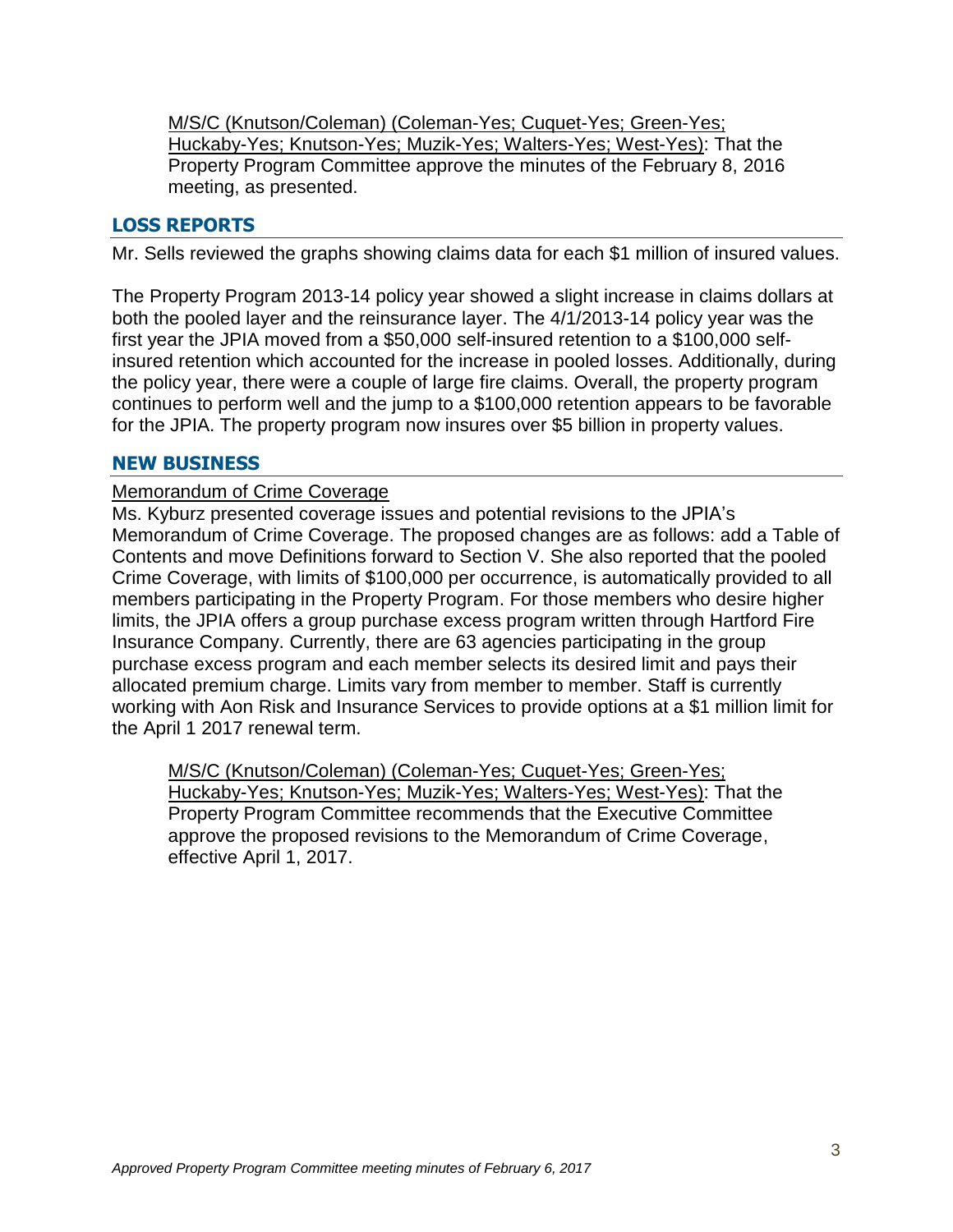# Difference in Conditions Group Purchase Program

Ms. Kyburz reviewed the Difference in Conditions (DIC) Group Purchase Program. The Memorandum of Property Coverage provides earthquake coverage with an aggregate limit of \$2.5 million and flood coverage with an aggregate limit of \$25 million. For those members who desire higher limits, the JPIA offers a group purchase earthquake and flood program with a \$25 million limit through Landmark American Insurance Company and Essex Insurance Company. The deductibles are: earthquake, 5% of the total insurable value subject to a \$25,000 minimum per occurrence; flood, \$25,000 per occurrence. Currently, there are seven members participating in this program. This renewal period, staff will be alerting all members of the Property Program that the Group Purchase program is available.

#### Natural Disaster Fund

Mr. Sells started by providing a background on the Natural Disaster Fund (fund). Beginning with the inception of 4/1/2015-16 policy year, the JPIA established the fund which was designed to protect members from events in excess of the JPIA self-insured retention or for events in excess of the reinsurer's sub limits, including, but not limited to, earthquake and flood. The fund is expected to increase \$500,000 per year with a target amount of \$5 million. At the end of the current policy year, there will be \$1 million in the fund. At the last Property Program Committee meeting, staff was directed to develop a draft policy for the Natural Disaster Fund.

Staff is currently reviewing the interplay between the Natural Disaster Fund, developed for the purpose of funding earthquake and flood losses in excess of the \$2.5 million limits found in the excess property policy, and the earthquake and flood policies that some members purchased to provide catastrophic coverage for these types of events.

At this time, the policy requires additional analysis. A draft policy will be presented at a future meeting.

#### Memorandum of Property Coverage

Ms. Thesing reviewed the proposed changes to the Memorandum of Property Coverage (MOPC). Highlights included adding new definitions, adding clarification language to exclusions, and new language stating that members must report any loss or damage within thirty (30) days. After some discussion on the many changes presented, Mr. Sells commended staff for a job well done in reviewing and identifying opportunities to improve the MOPC.

M/S/C (Knutson/Coleman) (Coleman-Yes; Cuquet-Yes; Green-Yes; Huckaby-Yes; Knutson-Yes; Muzik-Yes; Walters-Yes; West-Yes): That the Property Program Committee recommends to the Executive Committee to approve the proposed revisions to the Memorandum of Property Coverage, effective April 1, 2017.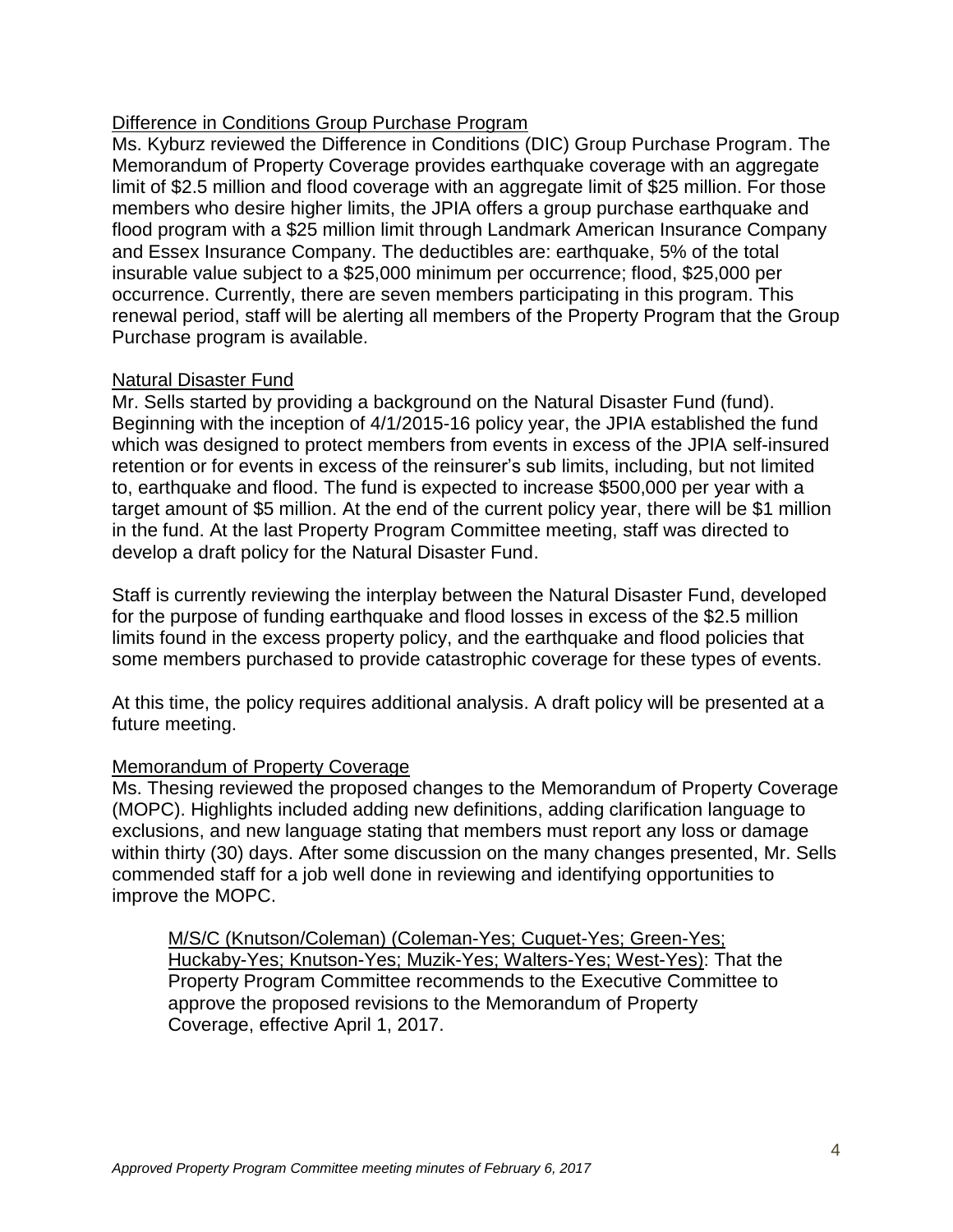#### Excess/Reinsurance Coverage Renewal

Ms. Thesing reported that the Property Program renews April 1, 2017, which includes the pooled portion as well as the reinsurance layer. XL Catlin is the JPIA's reinsurance partner and is entering the third and last year of a contract.

This renewal cycle has been exceptionally productive and the JPIA received a flat rate for the upcoming policy year. In addition, staff and Aon negotiated coverage of underground piping within 1,000 feet of an insured's operation for no additional costs; adding this coverage puts the JPIA in line with competitors. Price stability and coverage enhancements for this renewal is the main objective for the JPIA's all-risk coverage.

M/S/C (Green/Walters) (Coleman-Yes; Cuquet-Yes; Green-Yes; Huckaby-Yes; Knutson-Yes; Muzik-Yes; Walters-Yes; West-Yes): That the Executive Committee accept the recommendation of the Property Program Committee to approve XL Catlin's renewal terms and pricing for excess/reinsurance coverage for the Property Program policy year April 1, 2017-18.

#### Renewal Pricing

Mr. deBernardi presented the Revenue/Expense and Funding Requirements Comparison charts to the Committee to open the discussion on the renewal pricing for the Property Program. The chart provided a breakdown for the expected revenues and expenses for the 4/1/2017-18 policy year. The total estimated premium is approximately \$5.2 million based on \$5.5 billion of total insured values. The premium is based on an estimated excess insurance cost of \$1.6 million and claims expense of approximately \$1 million. The 2016 actuary report projects a \$.0193, per \$100 of value, loss rate for the 4/1/2017-18 policy year. The recommended renewal for excess insurance will continue the self-insured retention level of \$100,000 using XL Catlin.

Three options were presented for consideration: Option 1 showed no change to the current rates; Option 2 reduced rates by 5%; and Option 3 presented a reduction of rates by 10%. Mr. deBernardi explained the effect of each option on the Retrospective Premium Adjustment.

M/S/C (Knutson/Coleman) (Coleman-Yes; Cuquet-Yes; Green-Yes; Huckaby-Yes; Knutson-Yes; Muzik-Yes; Walters-Yes; West-Yes): The Property Program Committee recommends that the Executive Committee approve that there be no change in rates for the Property policy year April 1, 2017-18 in the following areas:

| • Real and Personal Property | \$0.09  |
|------------------------------|---------|
| • Mobile Equipment           | \$.135  |
| • Automobiles                | \$0.765 |